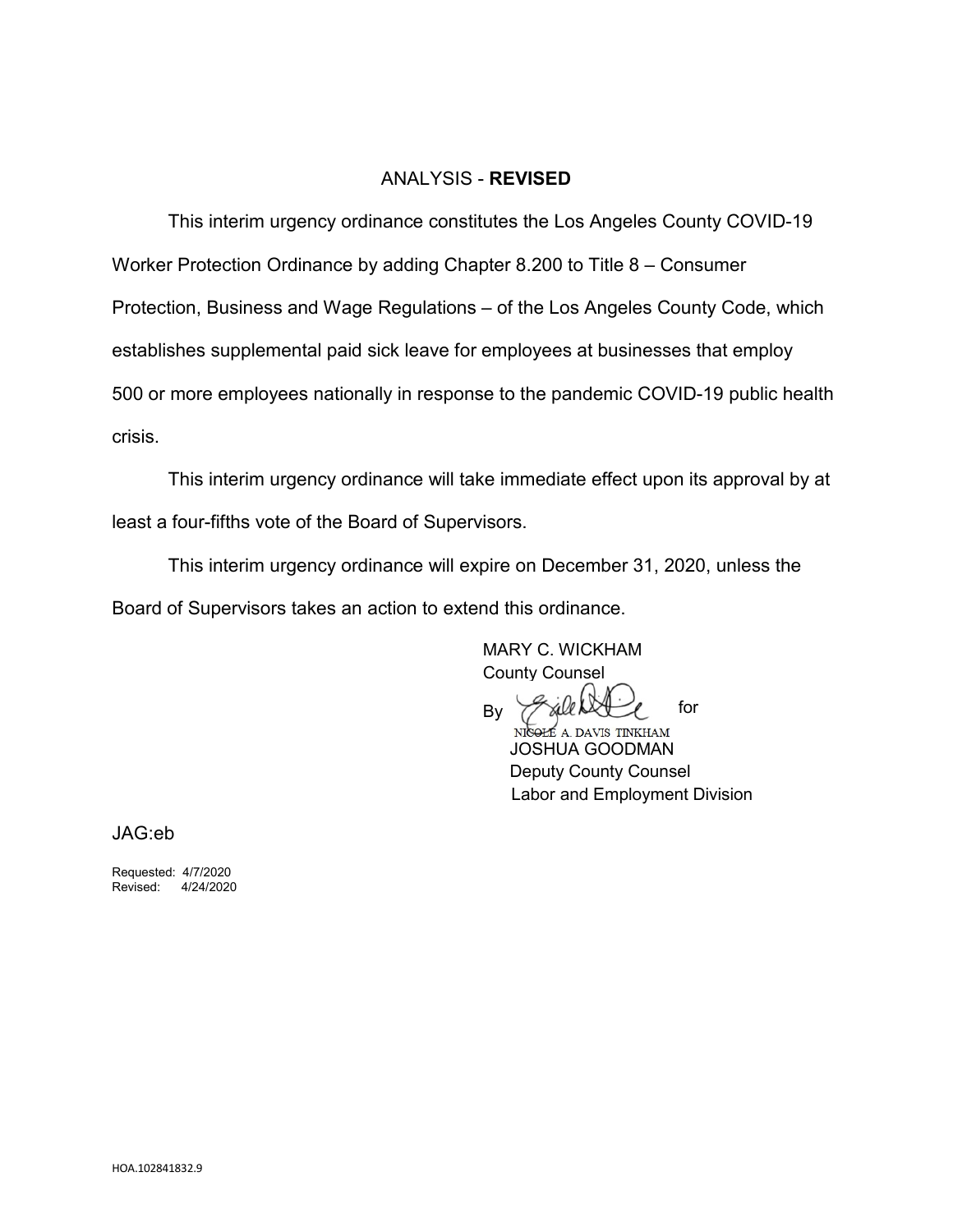## **ORDINANCE NO.**

An interim urgency ordinance amending Title 8 – Consumer Protection, Business and Wage Regulations of the Los Angeles County Code, relating to establishing supplemental paid leave for employees of employers with 500 or more employees nationally for COVID-19 related reasons.

The Board of Supervisors of the County of Los Angeles ordains as follows:

| <b>SECTION 1.</b> | Division 5 is hereby added to read as follows:              |
|-------------------|-------------------------------------------------------------|
| <b>Division 5</b> | <b>COVID-19 Worker Protections.</b>                         |
| Chapter 8.200     | <b>COVID-19 Supplemental Paid Sick Leave.</b>               |
| 8.200.010         | Purpose.                                                    |
| 8.200.020         | Definitions.                                                |
| 8.200.030         | <b>Supplemental Paid Sick Leave Entitlements.</b>           |
| 8.200.040         | <b>Employee Request for Supplemental Paid Sick Leave.</b>   |
| 8.200.050         | <b>Exemptions.</b>                                          |
| 8.200.060         | <b>Employer Offset.</b>                                     |
| 8.200.070         | <b>Enforcement.</b>                                         |
| 8.200.080         | <b>Retaliatory Action Prohibited.</b>                       |
| 8.200.090         | <b>No Waiver of Rights.</b>                                 |
| 8.200.100         | <b>Coexistence with Other Available Relief for Specific</b> |
|                   |                                                             |

# **Deprivations of Protected Rights.**

| 8.200.110 | Conflicts.    |
|-----------|---------------|
| 8.200.120 | Severability. |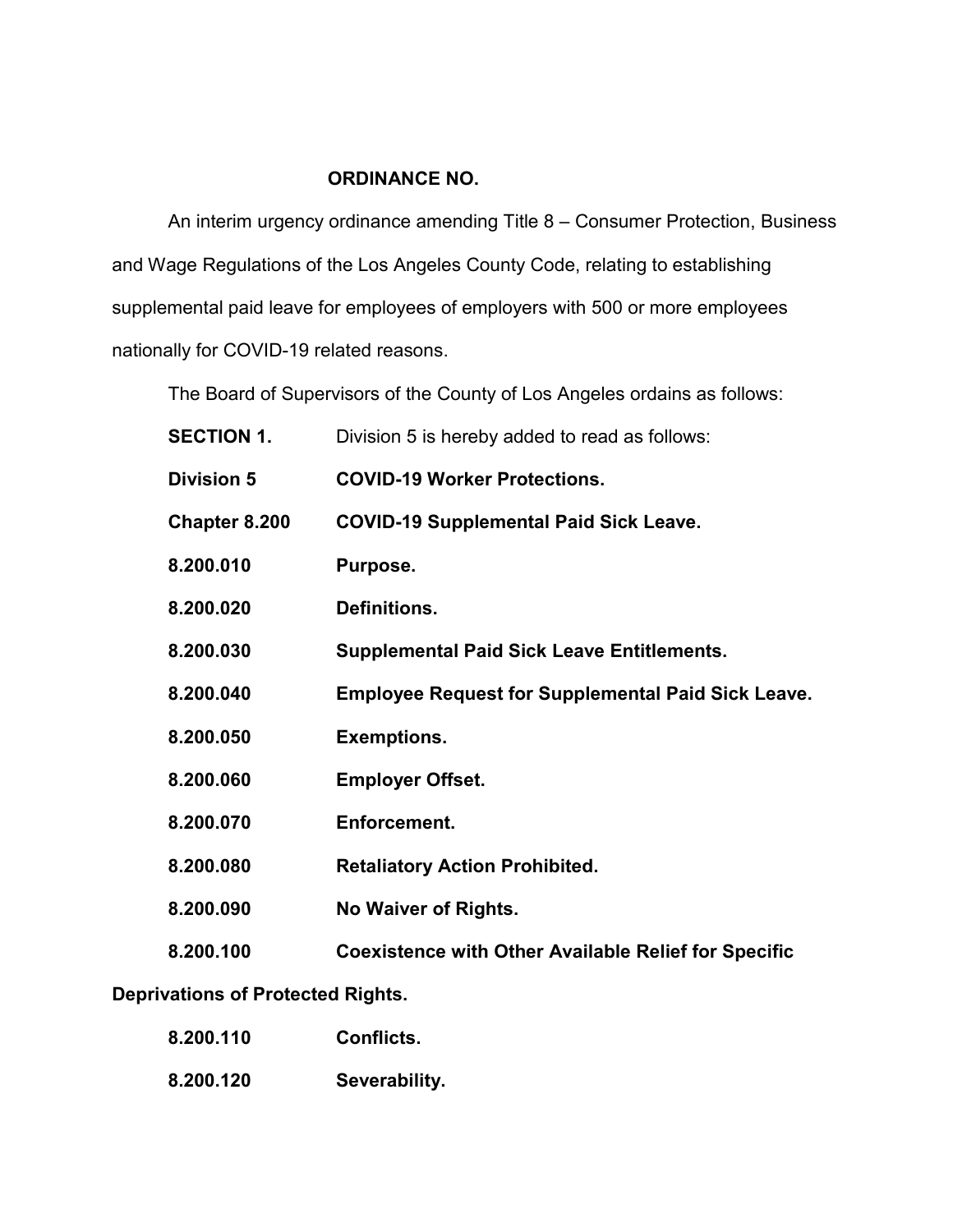| 8.200.130              | <b>Expiration of Ordinance.</b>                       |
|------------------------|-------------------------------------------------------|
| 8.200.140              | <b>Exemption for Collective Bargaining Agreement,</b> |
| <b>Express Waiver.</b> |                                                       |
| 8.200.150              | Authority.                                            |
|                        |                                                       |

**8.200.010 Purpose.** 

As a result of the COVID-19 pandemic and "Safer at Home" emergency declarations by California Governor Gavin Newsom and the County of Los Angeles, issued to protect the public health and welfare, many workers in the County of Los Angeles are facing significant job and economic insecurity. To ensure fair employment practices during the economic upheaval resulting from the pandemic and to reduce the demand on government-funded social services, the County hereby requires all employers not covered by the Families First Coronavirus Response Act (H.R. 6201) and the California Governor's Executive Order N-51-20 in the County to provide its employees with supplemental paid sick leave for COVID-19 related reasons.

#### **8.200.020 Definitions.**

The following definitions shall apply to this Chapter:

A. "County" means the unincorporated areas of the County of Los Angeles.

B. "Emergency Responder" means an Employee who provides emergency response services, including, but not limited, to any of the following:

- 1. A peace officer;
- 2. A firefighter;
- 3. A paramedic;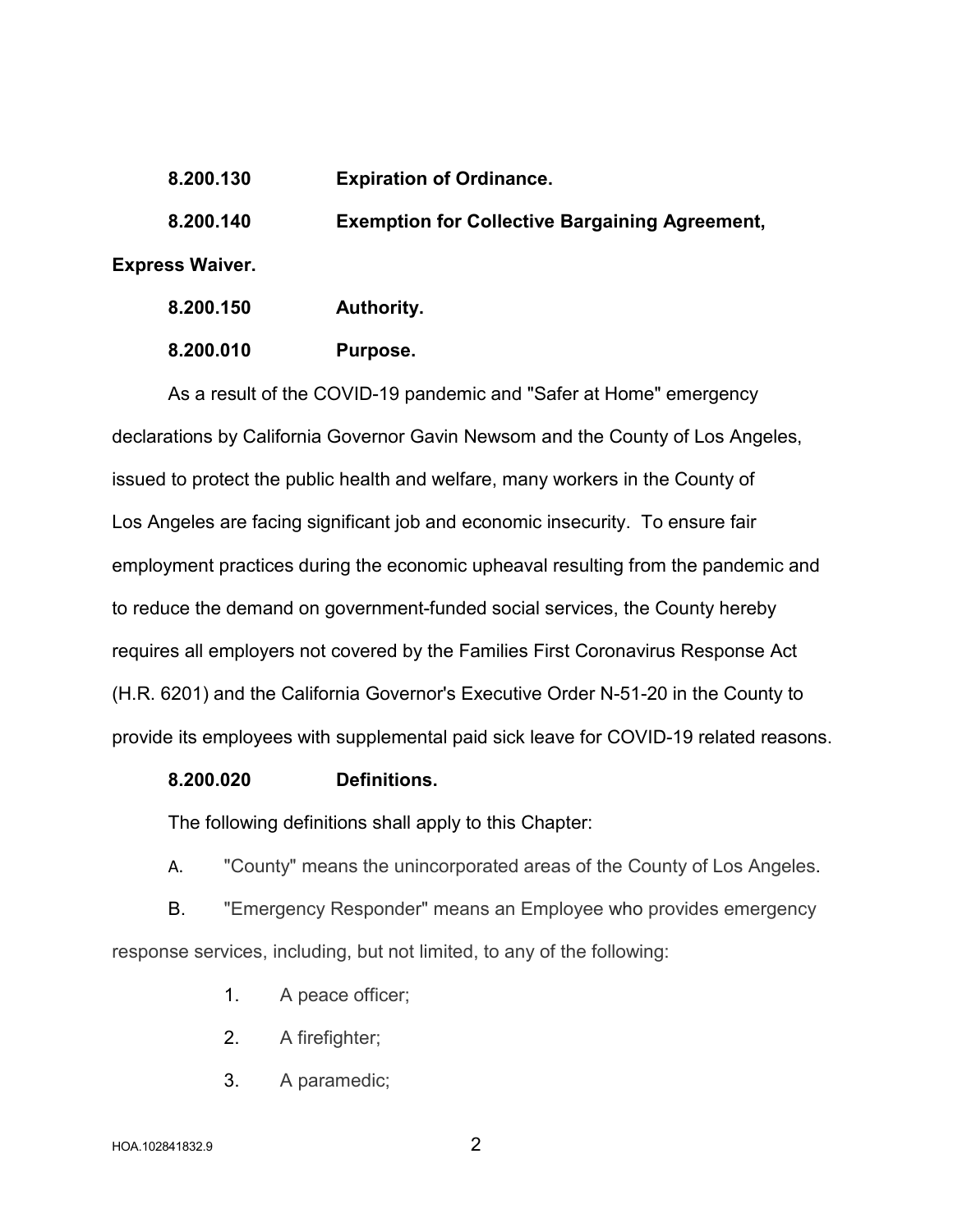4. An emergency medical technician;

5. A public safety dispatcher or safety telecommunicator;

6. An emergency response communication employee;

7. Rescue service personnel; and

8. Employees included in the definition of emergency responder in the regulations issued by the U.S. Department of Labor.

C. "Employee" means an individual who performs any work within the geographic boundaries of the County for an Employer. For purposes of this Chapter, a worker is presumed to be an Employee, and an Employer has the burden to demonstrate that a worker is a bona fide independent contractor and not an Employee. A food sector worker, as defined in the California Governor's Executive Order N-51-20, is excluded from the definition of "Employee."

D. "Employer" means a person, as defined in Section 18 of the California Labor Code, including a corporate officer or executive, who directly or indirectly or through an agent or any other person, including through the services of a temporary service or staffing agency or similar entity, employs or exercises control over the wages, hours or working conditions of any Employee. This Chapter applies only to Employers with 500 or more employees nationally. This Chapter and the definition of Employer does not apply to federal, state, or local government agencies.

E. "Family member" means the Employee's child, parent or spouse. "Child" means a biological, adopted, or foster child, a stepchild, a legal ward, or a child of a person standing in loco parentis who is either of the following: (a) under 18 years of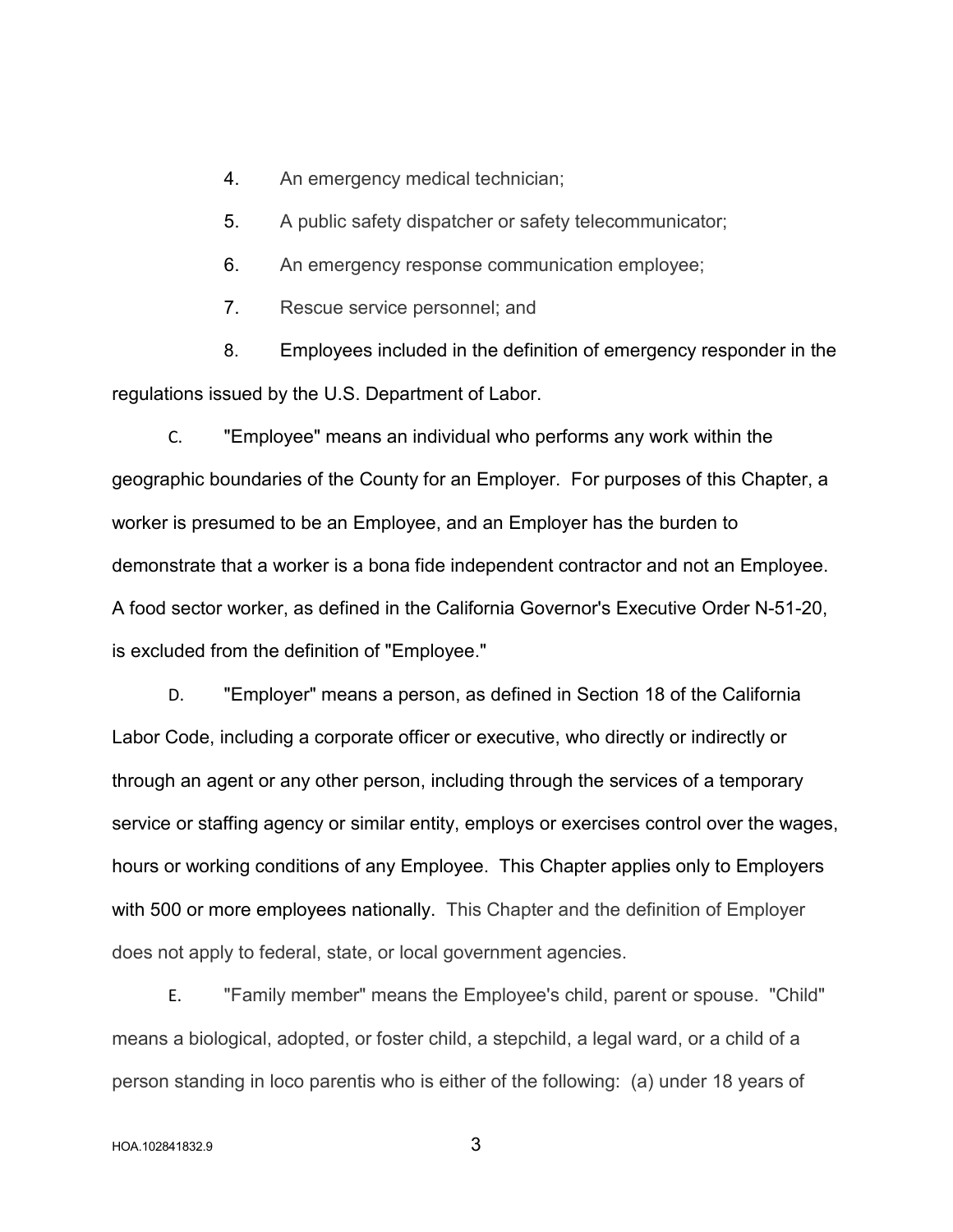age or (b) an adult dependent child. "Parent" means a biological, foster, or adoptive parent, a stepparent, a legal guardian, or other person who stood in loco parentis to the Employee when the Employee was a child.

F. "Health Care Provider" means an Employee who provides emergency response services, including, but not limited, to any of the following:

1. Medical Professionals;

2. Employees who are needed to keep hospitals and similar health care facilities well supplied and operational;

3. Employees who are involved in research, development, and production of equipment, drugs, vaccines, and other items needed to combat the COVID–19 public health emergency; and

4. Employees included in the definition of health care provider in the regulations issued by the U.S. Department of Labor.

G. "Person" means a person, association, organization, partnership, business trust, limited liability company or corporation.

H. "Supplemental Paid Sick Leave" means time an Employee is compensated by an Employer for COVID-19 related leaves as described in Section 8.200.040.

#### **8.200.030 Supplemental Paid Sick Leave Entitlements.**

A. An Employer's obligation to begin providing Supplemental Paid Sick Leave under this Chapter is March 31, 2020.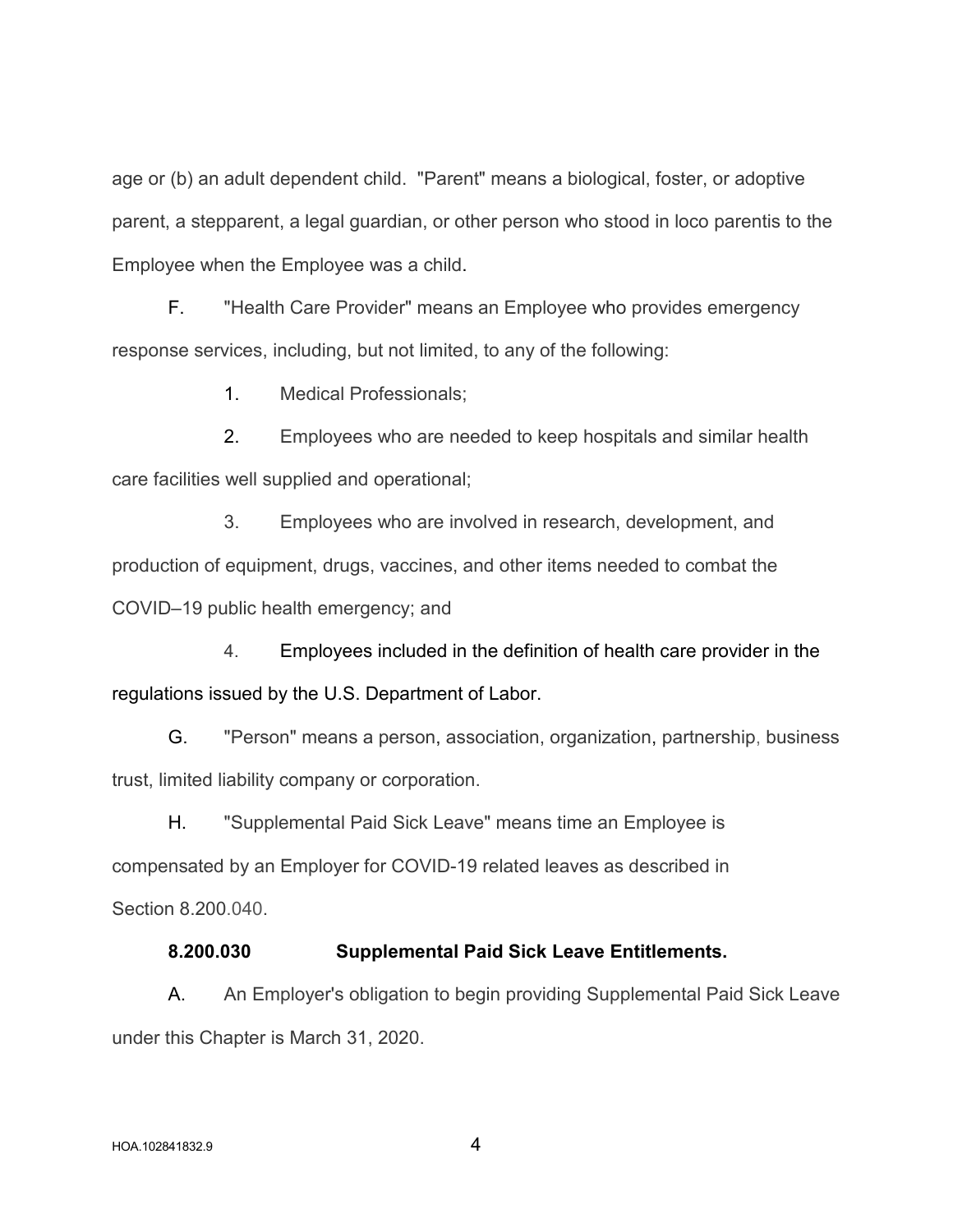B. An Employee who is employed by an Employer on the effective date of this Chapter is entitled to Supplemental Paid Sick Leave as follows:

1. An Employee who works at least forty (40) hours per week or is classified as a full-time Employee by the Employer shall receive eighty (80) hours of Supplemental Paid Sick Leave. Supplemental Paid Sick Leave shall be calculated based on an Employee's highest average two week pay over the period of January 1, 2020 through the effective date of this Chapter.

2. An Employee who works less than forty (40) hours per week and is not classified as a full-time Employee by the Employer shall receive Supplemental Paid Sick Leave in an amount no greater than the Employee's average two week pay over the period of January 1, 2020 through the effective date of this Chapter.

C. In no event shall the Supplemental Paid Sick Leave amount paid to an Employee exceed \$511 per day and \$5,110 in the aggregate. Employees of joint Employers are only entitled to the total aggregate amount of leave specified for Employees of one Employer.

D. The total number of hours of Supplemental Paid Sick Leave to which an Employee is entitled pursuant to Section 8.200.030 shall be in addition to any paid sick leave that may be available to the Employee under Labor Code section 246.

E. An Employer may not require an Employee to use any other paid or unpaid leave, paid-time off, or vacation time provided by the Employer to the Employee before the Employee uses Supplemental Paid Sick Leave, or in lieu of Supplemental Paid Sick Leave.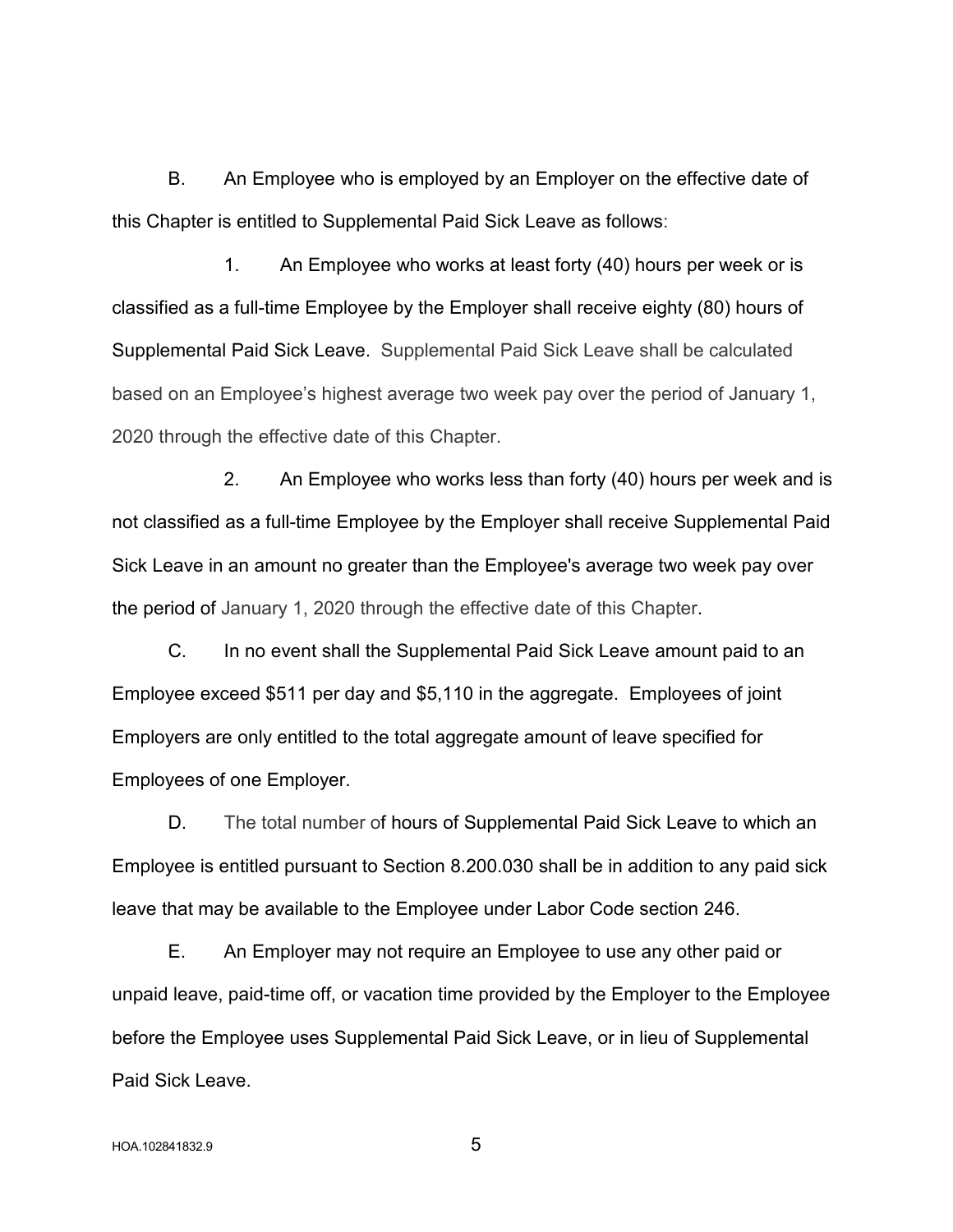#### **8.200.040 Employee Request for Supplemental Paid Sick Leave.**

A. An Employer shall provide Supplemental Paid Sick Leave upon the written (includes but is not limited to electronic mail and text), request of an Employee if the Employee cannot work, or telework, because:

1. A public health official or healthcare provider requires or recommends the Employee isolate or self-quarantine to prevent the spread of COVID-19;

2. The Employee is subject to a federal, State, or local quarantine or isolation order related to COVID-19 (e.g., is at least 65 years old or has a health condition such as heart disease, asthma, lung disease, diabetes, kidney disease, or weakened immune system);

3. The Employee needs to care for a family member who is subject to a federal, State, or local quarantine or isolation order related to COVID-19 or has been advised by a health care provider to self-quarantine related to COVID-19; or

4. The Employee takes time off work because the Employee needs to provide care for a family member whose senior care provider or whose school or child care provider ceases operations in response to a public health or other public official's recommendation.

An Employer may require a doctor's note or other documentation for the use of Supplemental Paid Sick Leave as allowed pursuant to the Families First Coronavirus Response Act (H.R. 6201) and the related Federal Department of Labor Rules and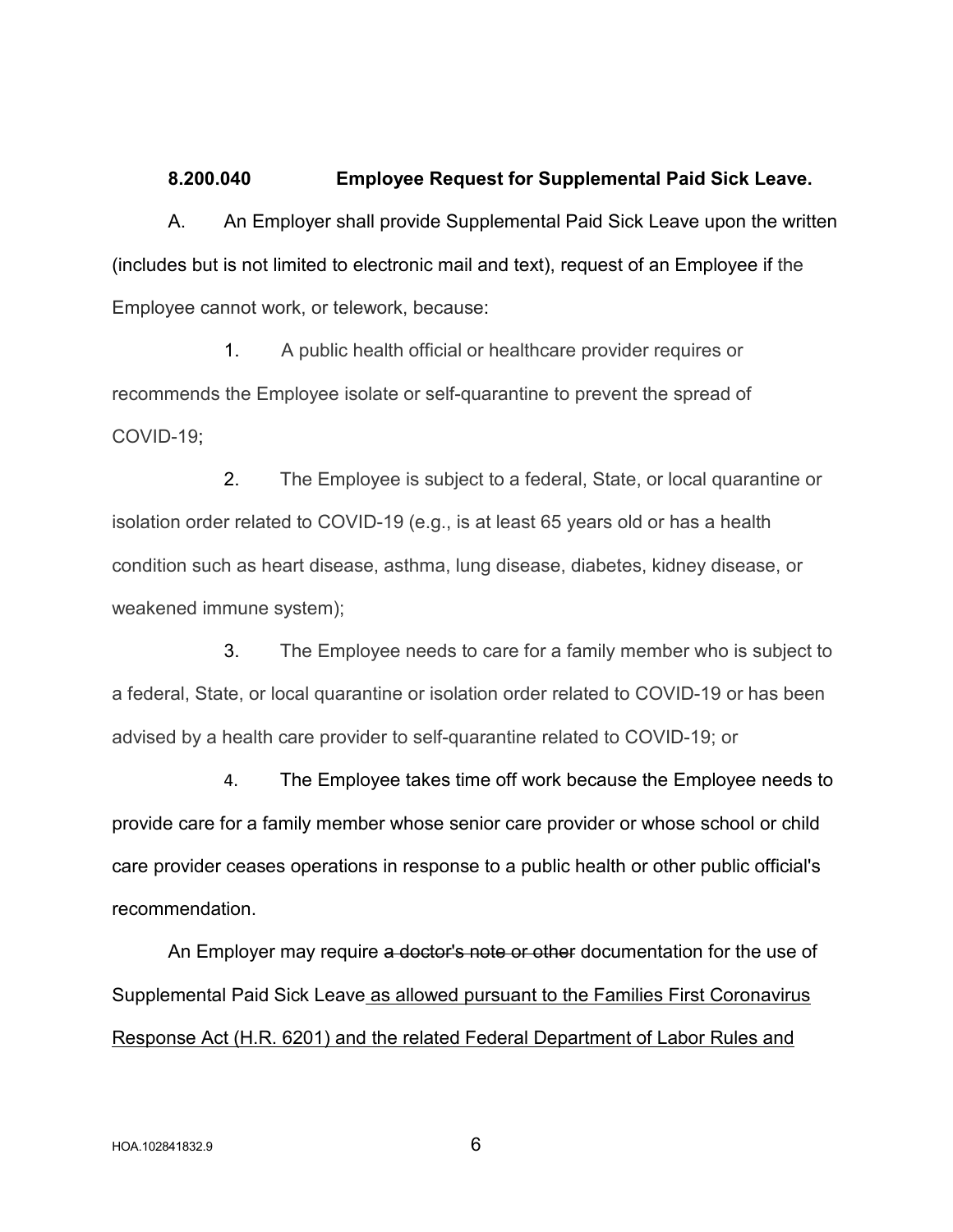# Regulations. An employee may begin using the Supplemental Paid Sick Leave before obtaining the Employer requested documentation.

### **8.200.050 Exemptions.**

An Employer may exclude Employees who are Emergency Responders or Health Care Providers from the leave requirements of this Chapter.

### **8.200.060 Employer Offset.**

If an Employer provided additional paid leave for COVID-19 related purposes ("Voluntary COVID-19 Leave"), above and beyond an Employee's regular or previously accrued leaves (e.g., sick or personal leaves), the obligation to provide Supplemental Paid Sick Leave under this Chapter shall be reduced for every hour an Employer allowed an Employee to take the Voluntary COVID-19 Leave in an amount equal to or greater than the requirements in Section 8.200.030 on or after March 31, 2020, for any of the reasons described in Section 200.040.

## **8.200.070 Enforcement.**

A. An Employee claiming a violation of this Chapter may bring an action in Superior Court of the State of California against an Employer and may be awarded:

1. Reinstatement to the position the Employee was discharged in violation of this Chapter.

2. Back pay and Supplemental Paid Sick Leave unlawfully withheld, calculated at the Employee's average rate of pay.

3. Other legal or equitable relief the court may deem appropriate.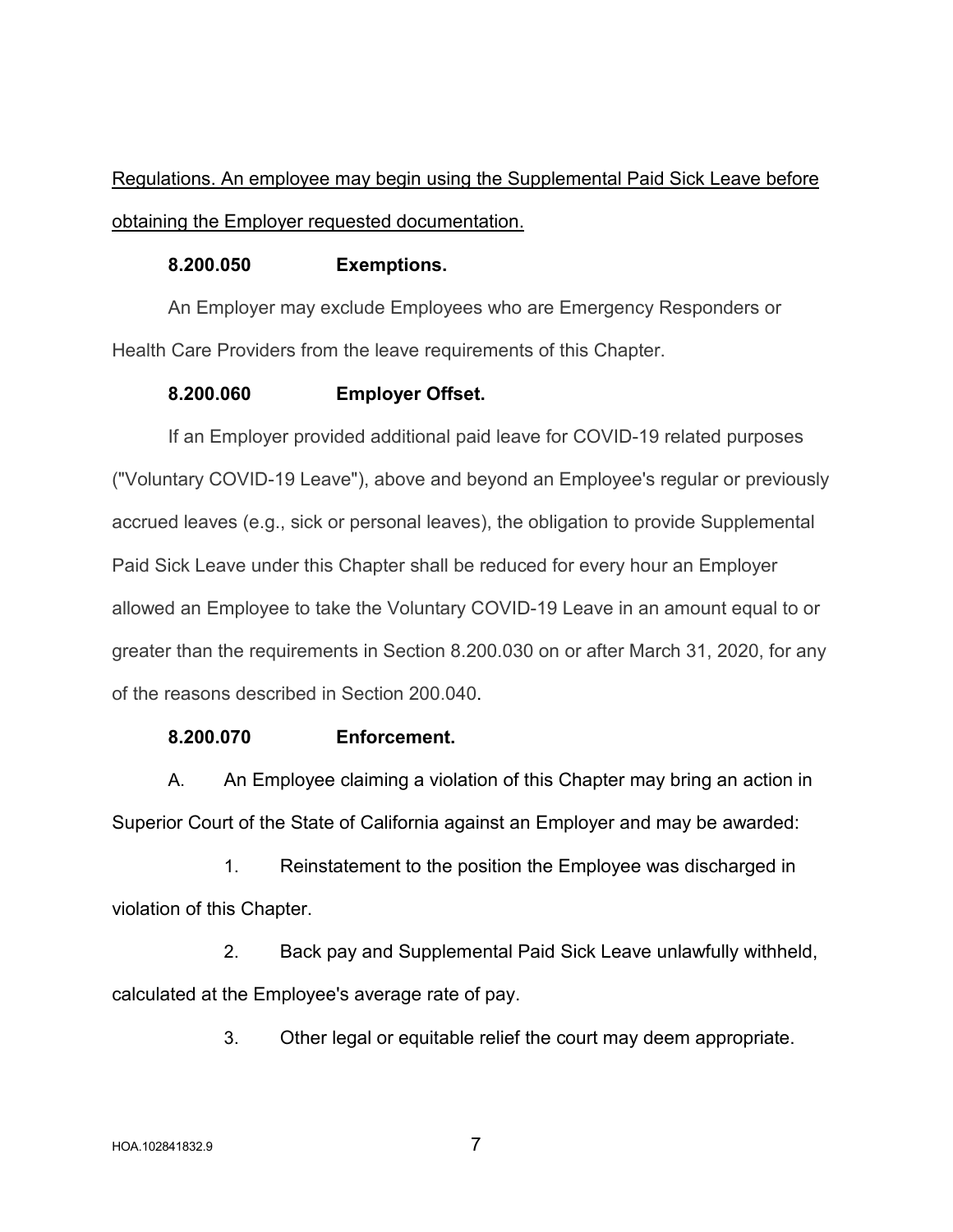B. If an Employee is the prevailing party in any legal action taken pursuant to this Chapter, the court may award reasonable attorneys' fees and costs as part of the costs recoverable.

#### **8.200.080 Retaliatory Action Prohibited.**

No Employer shall discharge, reduce in compensation or otherwise discriminate against any Employee for opposing any practice proscribed by this Chapter, for requesting to use or actually using Supplemental Paid Sick Leave under this Chapter, for participating in proceedings related to this Chapter, for seeking to enforce his or her rights under this Chapter by any lawful means, or for otherwise asserting rights under this Chapter.

#### **8.200.090 No Waiver of Rights.**

Any waiver by an Employee of any or all of the provisions of this Chapter shall be deemed contrary to public policy and shall be void and unenforceable.

**8.200.100 Coexistence with Other Available Relief for Specific Deprivations of Protected Rights.** 

With the exception of rights and remedies provided to employees pursuant to the federal Families First Coronavirus Response Act (HR 6201) and the California Governor's Executive Order N-51-20, the provisions of this Chapter are in addition to or independent of any other rights, remedies, or procedures available under any other law and do not diminish, alter, or negate any other legal rights, remedies, or procedures available to an Employee.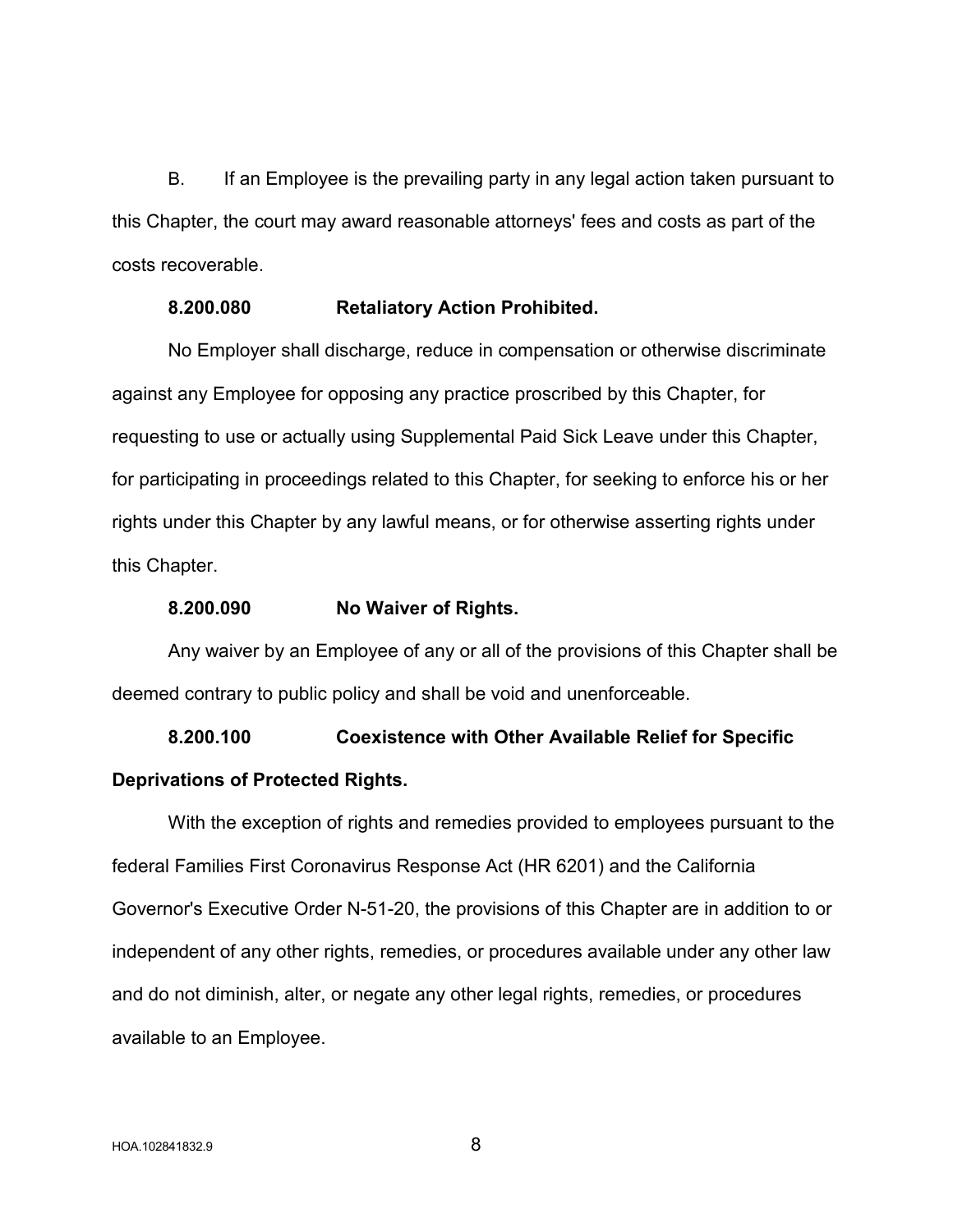# **8.200.110 Conflicts.**

Nothing in this Chapter shall be interpreted or applied to create any power or duty in conflict with any federal or State law.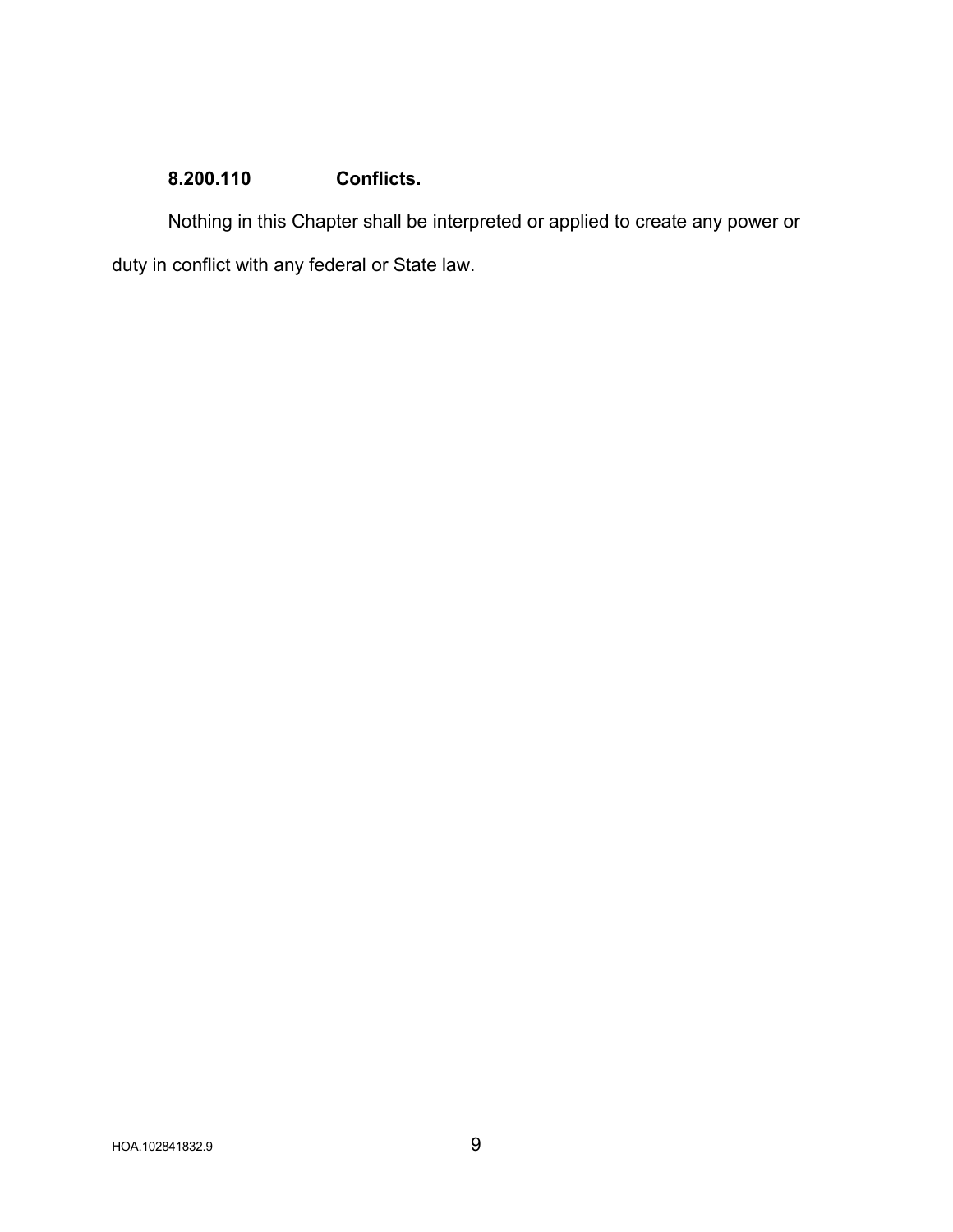#### **8.200.120 Severability.**

If any subsection, sentence, clause or phrase of this Chapter is for any reason held to be invalid or unconstitutional by a court of competent jurisdiction, such decision shall not affect the validity of the remaining portions of this Chapter. The Board of Supervisors hereby declares that it would have adopted this Chapter and each and every subsection, sentence, clause and phrase thereof not declared invalid or unconstitutional, without regard to whether any portion of the Chapter would be subsequently declared invalid or unconstitutional.

#### **8.200.130 Expiration of Ordinance.**

Due to the extraordinary effects on employment resulting from the COVID-19 pandemic, this ordinance shall be in effect until December 31, 2020, unless the Board of Supervisors takes an action to extend this ordinance.

**8.200.140 Exemption for Collective Bargaining Agreement, Express Waiver.** 

All of the provisions of this Chapter, or any part of, may be expressly waived in a collective bargaining agreement, but only if the waiver is explicitly set forth in the agreement in clear and unambiguous terms. Unilateral implementation of terms and conditions of employment by either party to a collective bargaining relationship shall not constitute, or be permitted to constitute, a waiver of all or any of the provisions of this Chapter.